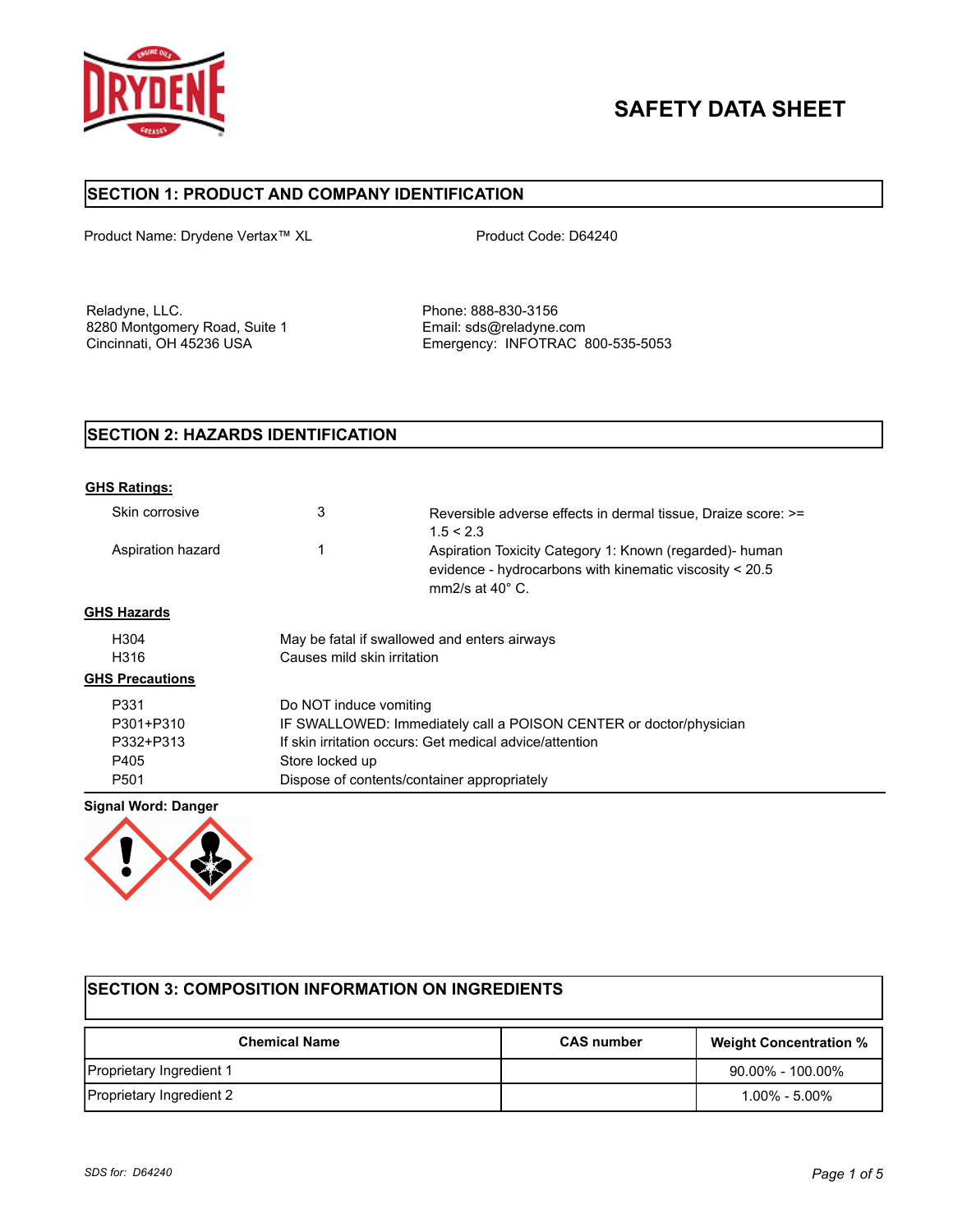# **SECTION 4: FIRST AID MEASURES**

#### **INHALATION:**

Remove to fresh air. In severe cases of overexposure, such as with a fire, administer oxygen and seek qualified medical attention.

#### **EYE CONTACT:**

Flush with copious amounts of water for several minutes. If irritation persists, continue with water application. If, after 15 minutes, irritation continues, seek medical attention.

#### **SKIN CONTACT:**

Promptly wash skin with mild soap and water.

#### **INGESTION:**

Do not induce vomiting. Seek qualified medical attention. Small amounts, which may enter the mouth incidental to handling, may be rinsed out with water.

# **SECTION 5: FIRE FIGHTING MEASURES**

Flash Point: 160 C (320 F) LEL: UEL:

#### **EXTINGUISHING MEDIA:**

Foam, Carbon Dioxide, Dry Chemical, Water Fog **UNUSUAL FIRE AND EXPLOSION HAZARDS:** Water may spread the fire.

#### **SPECIAL FIRE FIGHTING PROCEDURES:**

Water may spread the fire as oil can float on it. Water spray may be used to cool exposed containers.

#### **FIRE EQUIPMENT:**

Use of water for fire-fighting must be done with caution as water may actually spread the fire.

## **SECTION 6: ACCIDENTAL RELEASE MEASURES**

#### **SPILL OR LEAK PROCEDURES:**

Prevent spill from reaching any type of running or standing water, such as streams, sewers, well water and ponds . **SMALL SPILLS:**

For small spills, wipe up or use absorbent to clean the spill area.

#### **LARGE SPILLS:**

For large spills, pump released material into recovery containers and then spread absorbent over the spill area to collect residuals.

# **SECTION 7: HANDLING AND STORAGE**

#### **HANDLING PRECAUTIONS:**

When handling, have appropriate safety equipment for the working conditions including eyewash. Do not pressurize, cut, weld, braze, solder, drill, or grind containers containing product residues .

#### **STORAGE REQUIREMENTS:**

Store in a sheltered area, away from temperature extremes in labeled containers. Keep away from heat, sparks, or flame. Avoid contact with eyes, skin, clothing, and shoes.

#### **REGULATORY REQUIREMENTS:**

Prevent spread of material to rivers or waterways.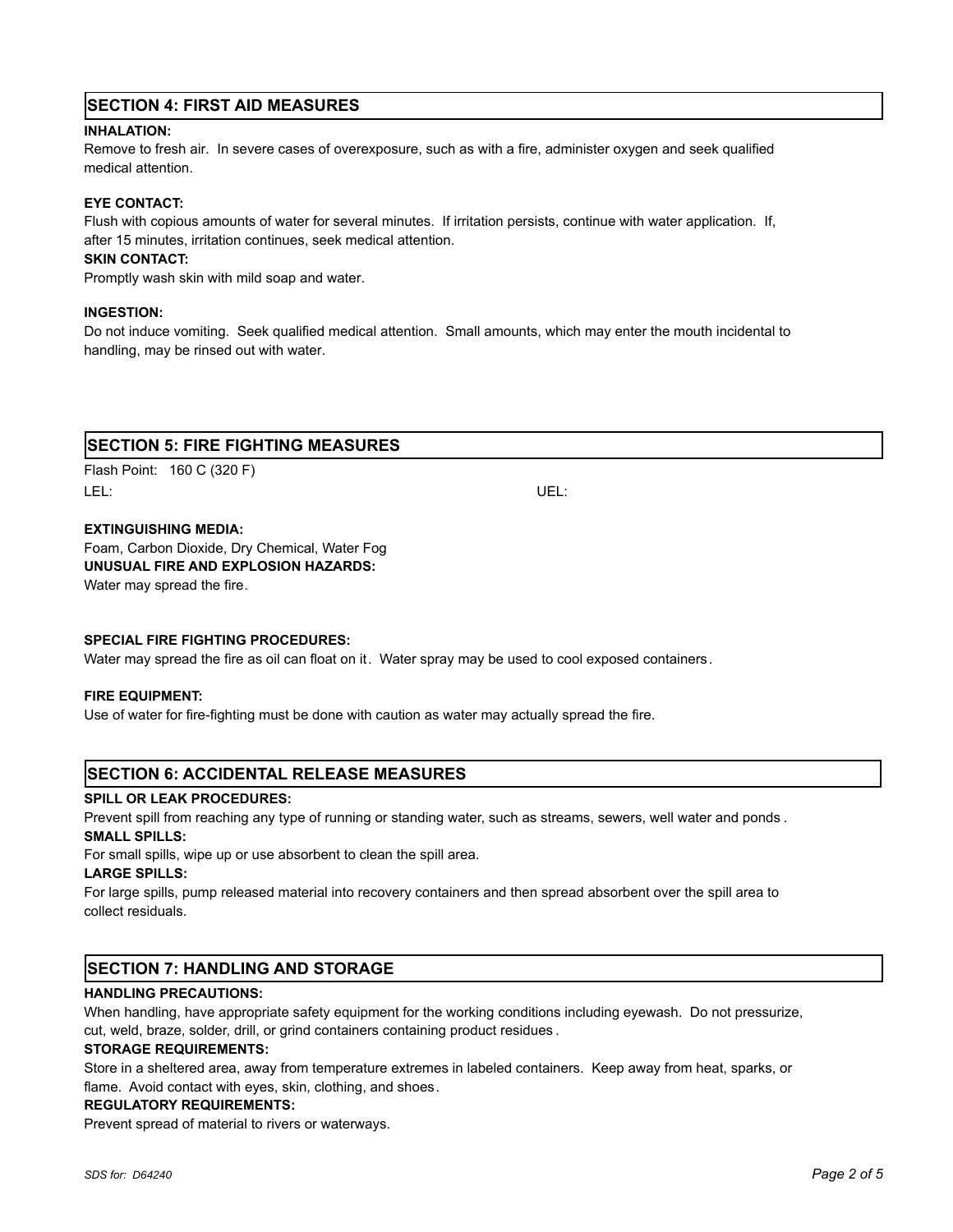# **SECTION 8: EXPOSURE CONTROL AND PERSONAL PROTECTION**

| <b>Chemical Name / CAS No.</b> | <b>OSHA Exposure Limits</b> | <b>ACGIH Exposure Limits</b> | <b>Other Exposure Limits</b> |
|--------------------------------|-----------------------------|------------------------------|------------------------------|
| Proprietary Ingredient 1       | Not Established             | Not Established              | Not Established              |
| Proprietary Ingredient 2       | Not Established             | Not Established              | Not Established              |

# **ENGINEERING CONTROLS:**

Good ventilation is desirable.

## **VENTILATION:**

Sufficient to control mists below the operator exposure threshold limit of 5 mg/m3 .

## **WORK HYGIENIC PRACTICES:**

Keep clean. Wash exposed skin areas with mild soap and water.

#### **PROTECTIVE GEAR:**

RESPIRATORY PROTECTION: Required if employee exposure exceeds threshold.

EYE PROTECTION: Where contact is likely, wear safety glasses.

SKIN PROTECTION: Gloves recommended when handling. Neoprene, nitrile, or PVC offers good protection.

## **CONTAMINATED GEAR:**

Launder contaminated clothing before reuse. Discard of contaminated PPE that cannot be cleaned.

# **SECTION 9: PHYSICAL AND CHEMICAL PROPERTIES**

Physical and chemical properties are provided for safety, health and environmental considerations only and may not fully represent product specifications. Contact the supplier for additional information.

**Evaporation rate:** Nil **Flammability:** N/A **Explosive Limits:** N/D **Partition coefficient (n- N/A Autoignition temperature:** N/D **Decomposition temperature:** N/A

**Viscosity, cSt at 40C:** 5.4 **Lbs VOC/Gallon Less Water** N/A

**Appearance:** Clear Bright **Clear Bright Clear Bright Clear Bright Clear Bright Clear Bright Clear Bright Clear Bright Clear Bright Clear Bright Clear Bright Clear Bright Vapor Pressure:** N/D **Odor threshold:** N/A **Vapor Density:** N/D **pH:** N/A **Specific Gravity:** 0.8024 **Melting point:** N/A **Freezing point:** N/A **Solubility:** Insoluble **Boiling range:** N/D **Flash point:** 160C, 320F **octanol/water):**

## **SECTION 10: STABILITY AND REACTIVITY**

#### **CONDITIONS TO AVOID:**

Avoid temperature extremes, strong acids and oxidizing agents.

## **HAZARDOUS DECOMPOSITION OR BY-PRODUCTS:**

Hazardous polymerization will not occur.

## **SECTION 11: TOXICOLOGICAL INFORMATION**

**Mixture Toxicity**

#### **ROUTES OF ENTRY:**

Inhalation, Skin Contact, Eye Contact, Ingestion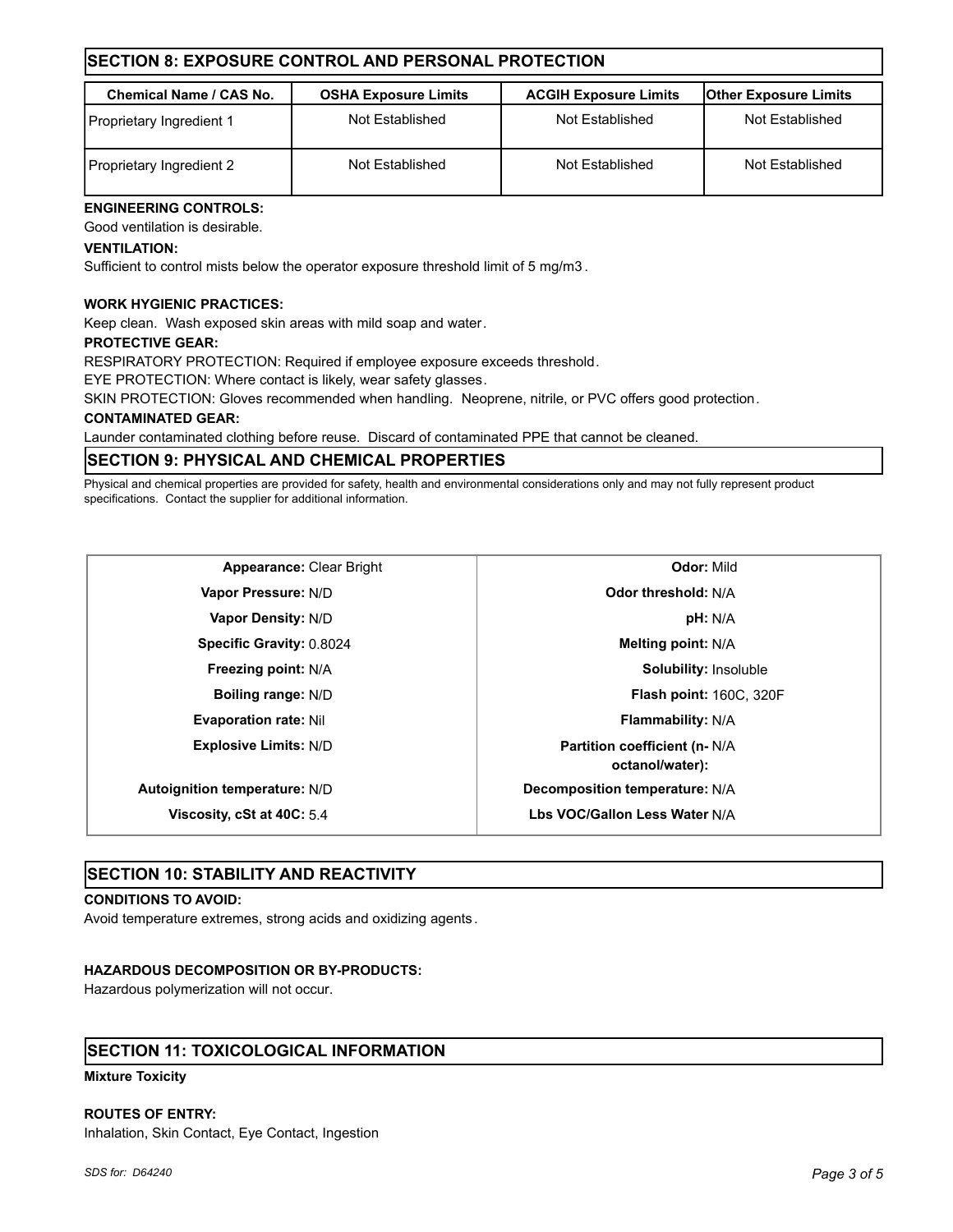#### **CARCINOGENICITY:**

| <b>CAS Number</b>                         | Description | % Weight | Carcinogen Rating |  |
|-------------------------------------------|-------------|----------|-------------------|--|
| None                                      |             |          | N/A               |  |
| <b>SECTION 12: ECOLOGICAL INFORMATION</b> |             |          |                   |  |
| No data available                         |             |          |                   |  |
|                                           |             |          |                   |  |
|                                           |             |          |                   |  |

# **SECTION 13: DISPOSAL CONSIDERATIONS**

Contact waste hauler for recycling. Follow all Local, State, and Federal regulations.

# **SECTION 14: TRANSPORT INFORMATION**

| <b>Agency</b><br><b>DOT</b> | <b>Proper Shipping Name</b><br>Not Regulated | <b>UN Number</b> | <b>Packing Group</b> | <b>Hazard Class</b> |
|-----------------------------|----------------------------------------------|------------------|----------------------|---------------------|
|                             |                                              |                  |                      |                     |

# **SECTION 15: REGULATORY INFORMATION**

State of California Safe Drinking Water and Toxic Enforcement Act of 1986 (Proposition 65): WARNING! This product contains the following chemicals which are listed by the State of California as carcinogenic or a reproductive toxin (if none listed, this product contains no such chemicals):

This product is classified under the following SARA 311/312 classifications (if none listed, this product is not classified under SARA 311/312):

The following chemicals are classified under SARA 313 Toxic Release Inventory (if none listed, no components of this product are classified under SARA 313 TRI):

| <b>Country</b> | <b>Regulation</b> | <b>All Components Listed</b> |
|----------------|-------------------|------------------------------|
| Canada         | Canadian DSL      | No                           |
| <b>USA</b>     | TSCA              | Yes                          |

# **SECTION 16: OTHER INFORMATION**

PREPARATION INFORMATION: Prepared at an ISO 9001:2015 certified facility.

Hazardous Material Information System (HMIS) National Fire Protection Association (NFPA)